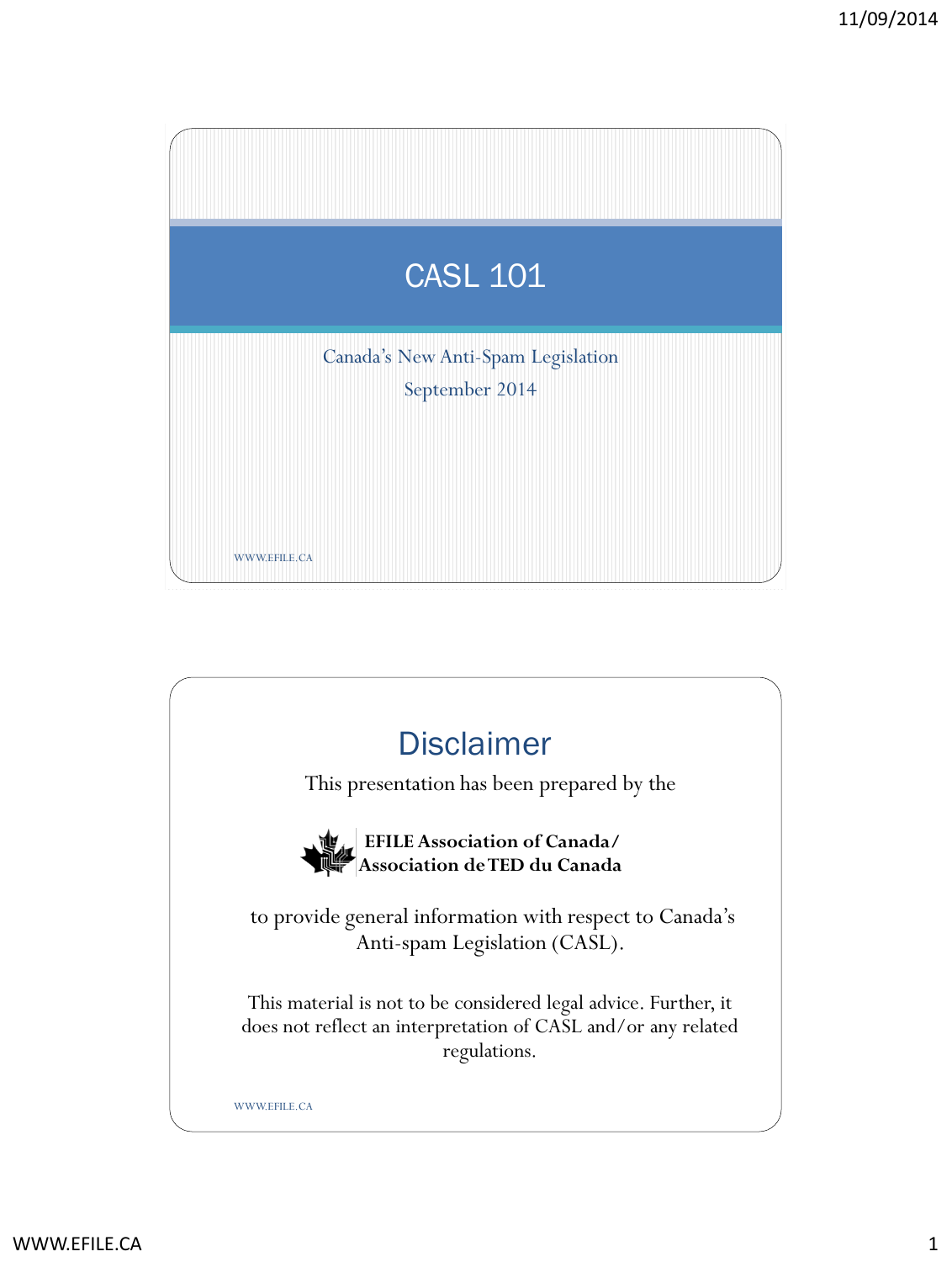# About CASL

 The Canadian Anti-spam legislation is being administered by three government agencies: the CRTC, Competition Bureau and the Office of the Privacy Commissioner (OPC).

- CRTC enforcing the sending of commercial electronic messages (CEMs) without consent; alter transmission data in the course of a commercial activity without consent and installing a computer program in the course of a commercial activity without consent
- Competition Bureau enforcing violations with respect to misleading and deceptive practices/representations, including false headers, subject lines
- Privacy Commissioner in relation to collection or use as described in PIPEDA (Personal Information Protection and Electronic Documents Act).

WWW.EFILE.CA

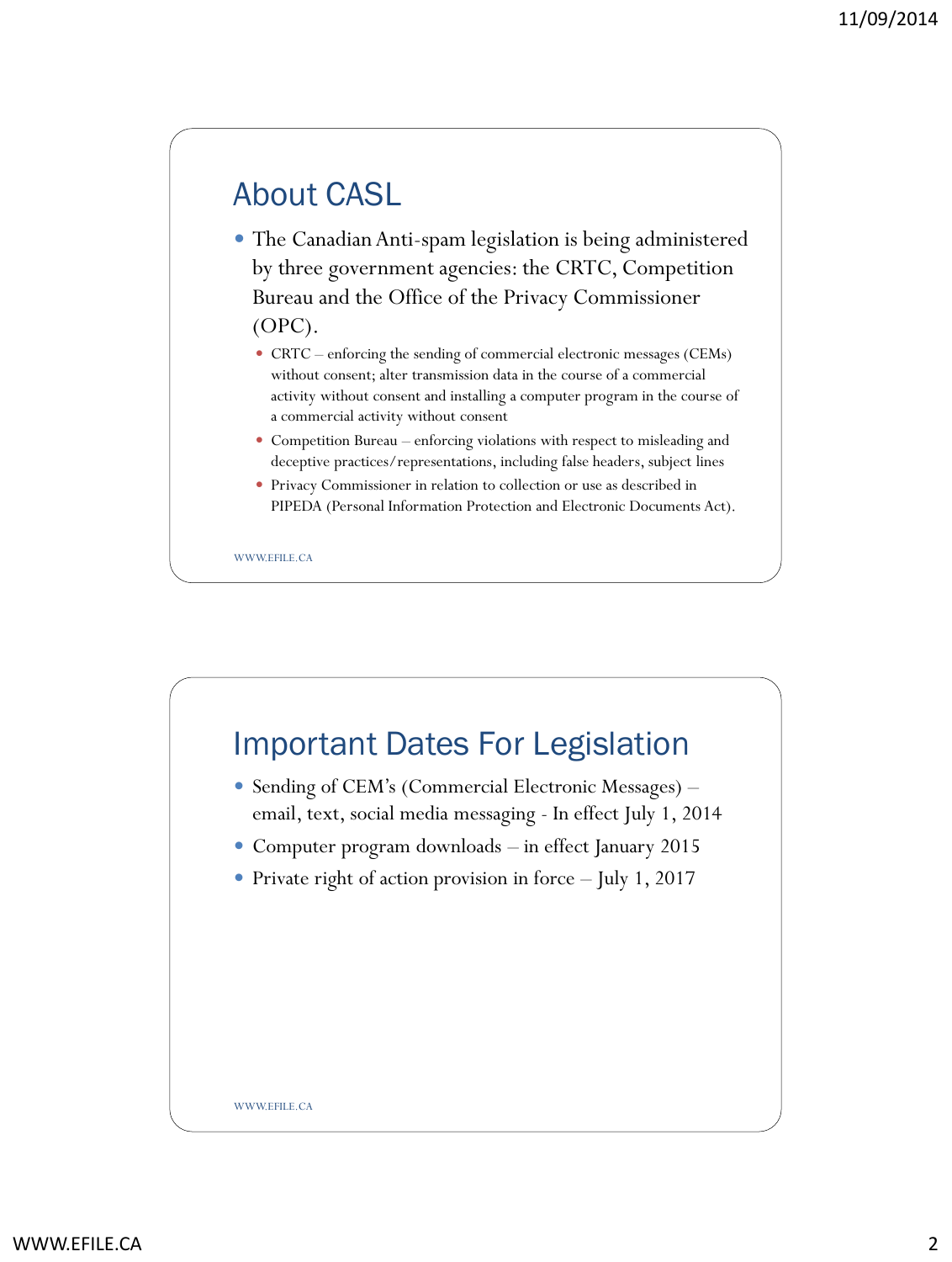

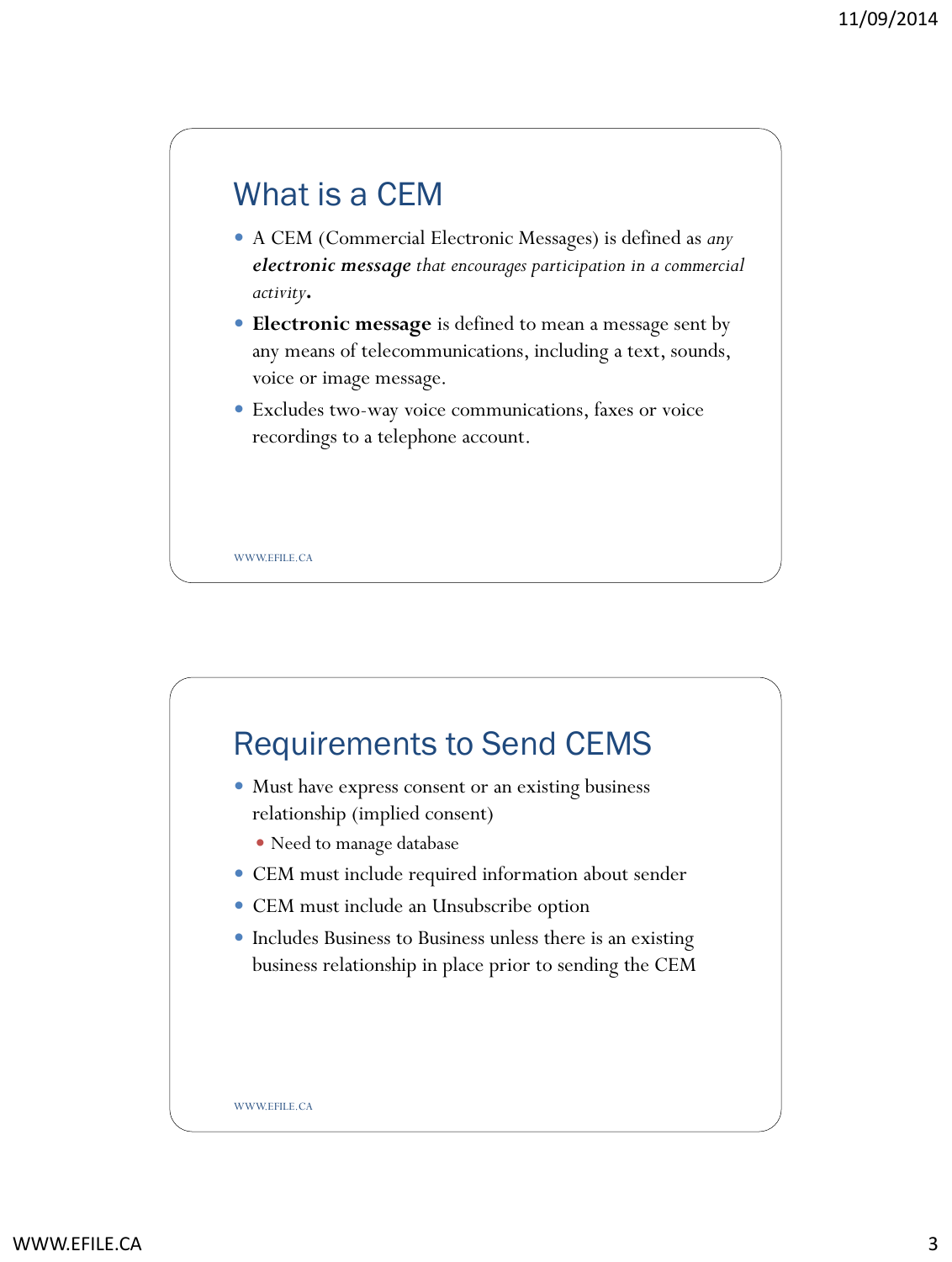### **Consent**

#### **Express Consent:**

- The end-user must take a positive action to indicate their consent
- Express Consent must be Opt-in (cannot be pre-populated box)
- Cannot be bundled with other consents
- Sender of CEM must be able to provide proof of the existence of consent in response to an enforcement action (when, why and how)
- Cannot use a CEM to obtain Express Consent
- Social media a 'like', 'friend' or 'follow' not considered consent or constitute a personal relationship
- Forward to a friend must include a disclosure or business could be liable

WWW.FFILE.CA

## Consent cont'd

• **Implied consent –** if there is an existing business relationship and a communication via CEM has been made prior to July 1, 2014

### **Transition Provision for Implied Consent:**

- After July 1/2014, existing business relationship, have entered into a purchase transaction over the last two years.
- Transitional provision for existing business relations prior to July 1, 2014 and have sent them a CEM before July 1, 2014, then have three year transitional period from date of transaction.

WWW.EFILE.CA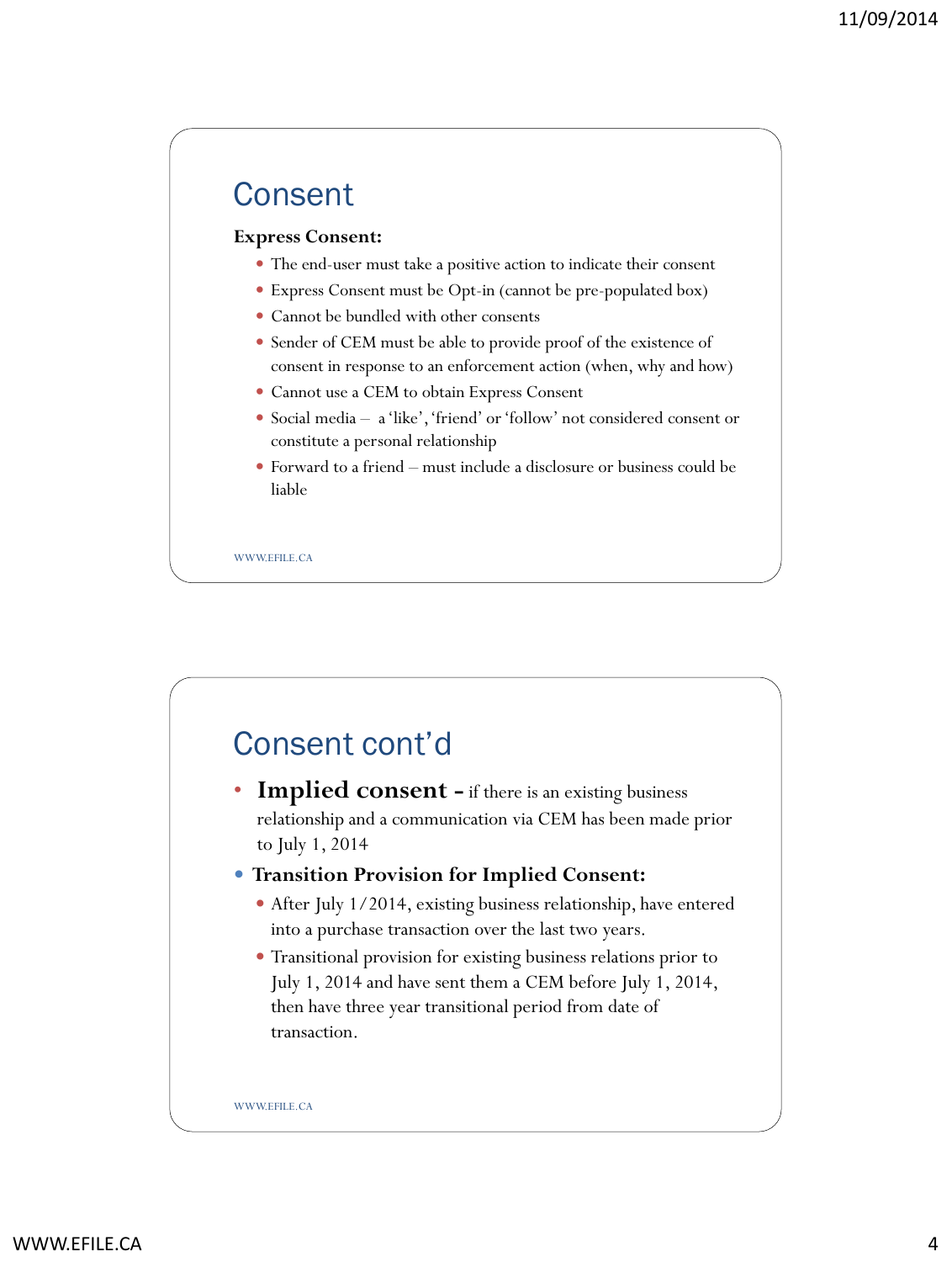